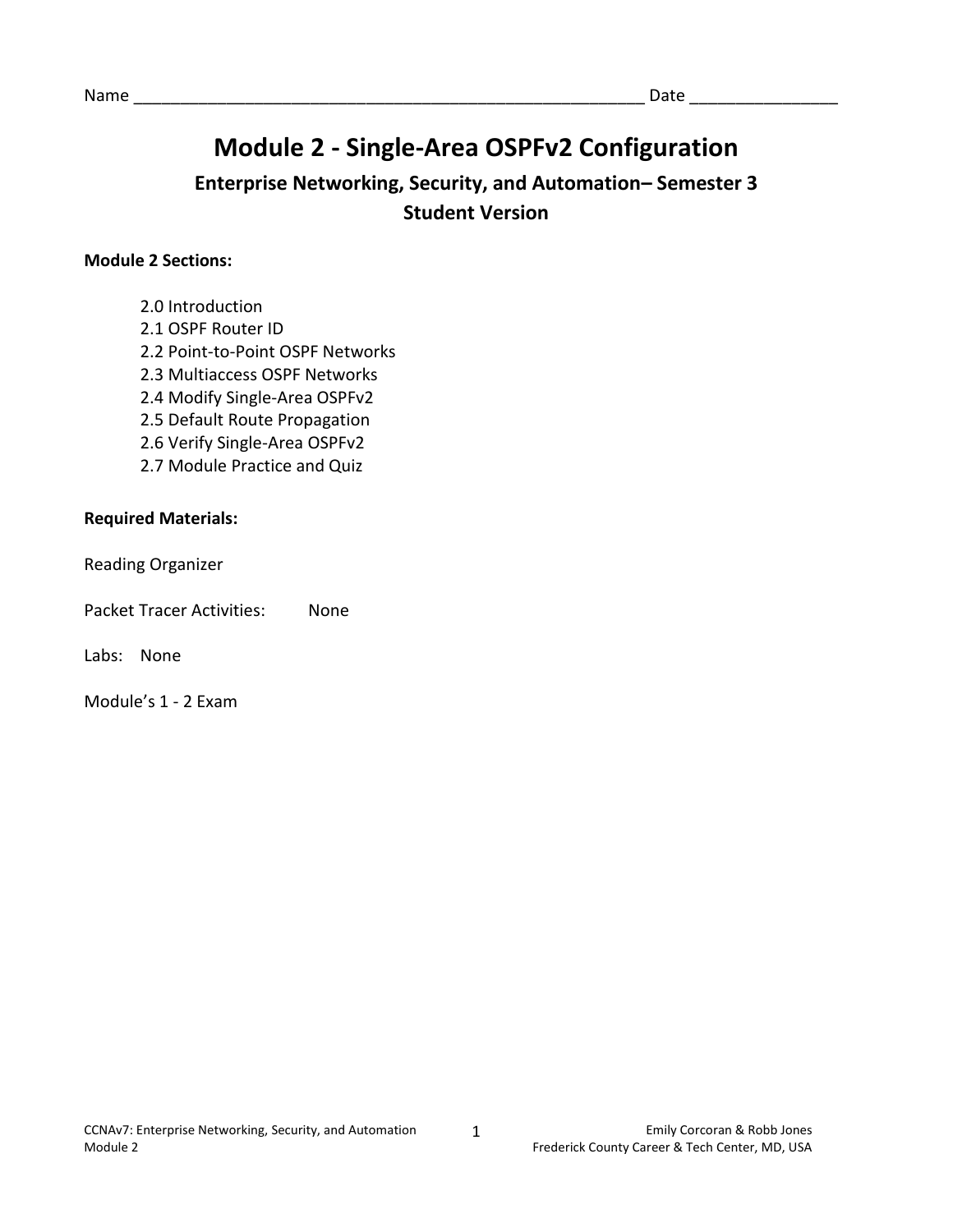Page intentionally left blank.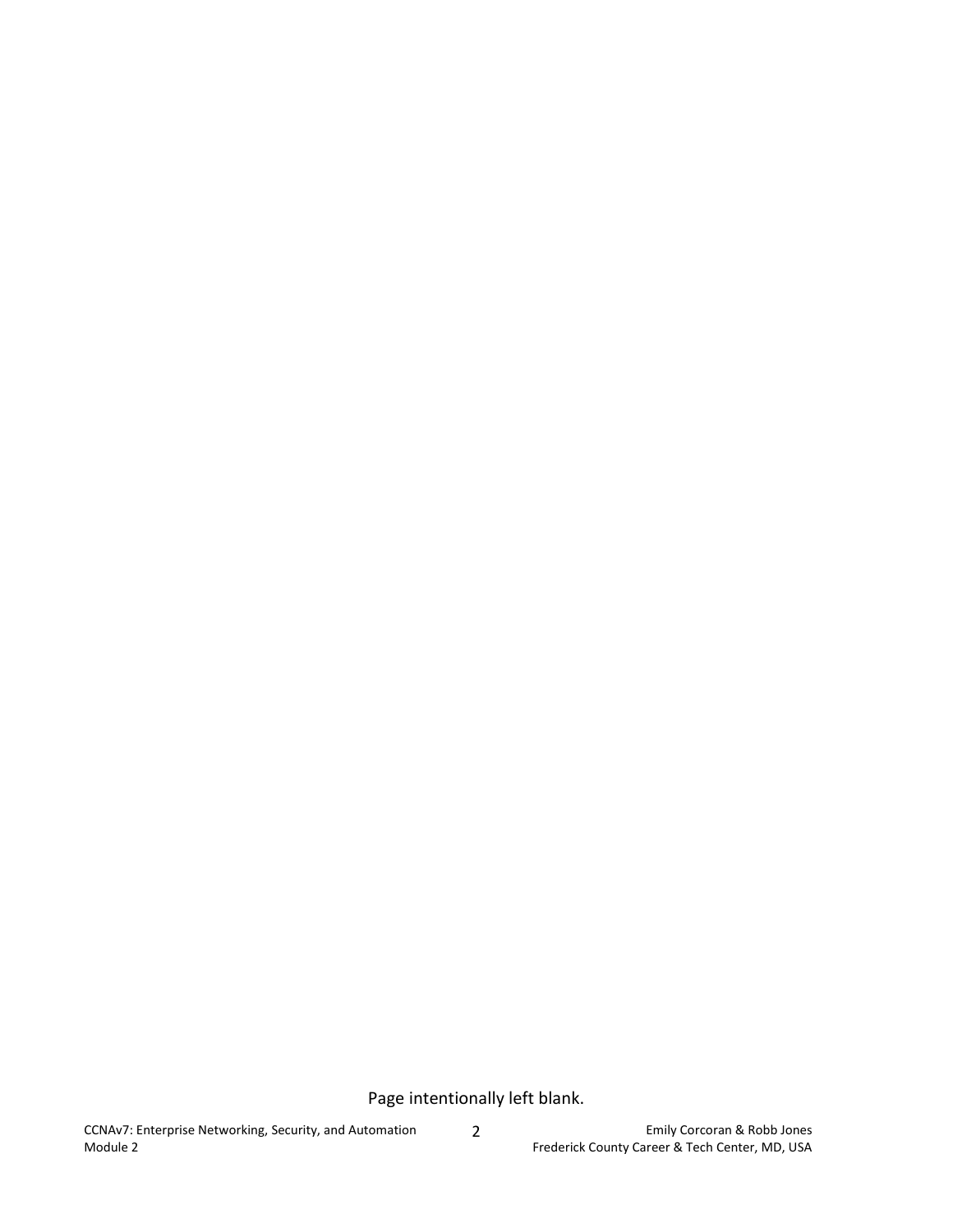Name\_\_\_\_\_\_\_\_\_\_\_\_\_\_\_\_\_\_\_\_\_\_\_\_\_\_\_\_\_\_\_\_\_\_\_\_\_\_\_\_\_\_\_\_\_\_\_\_\_\_\_\_\_\_\_\_\_\_ Date \_\_\_\_\_\_\_\_\_\_\_\_\_\_\_\_

# **Module 2 Reading Organizer Student Version**

**Note**: The Reading Organizer has weighted scoring. Any question with the word **explain**, **define, or describe** in it is expected to have a longer answer and is worth two points each.

#### **After completion of this module, you should be able to:**

- Configure an OSPFv2 router ID.
- Configure single-area OSPFv2 in a point-to-point network.
- Configure the OSPF interface priority to influence the DR/BDR election in a multiaccess network.
- Implement modifications to change the operation of single-area OSPFv2.
- Configure OSPF to propagate a default route.
- Verify a single-area OSPFv2 implementation.

# **2.1 OSPF Router ID**

1. What is the foundation on which OSPF bases its entire process?

| 2. OSPFv2 is enabled using the | global configuration |
|--------------------------------|----------------------|
| mode command                   |                      |

3. The process-id value represents a number between \_\_\_\_\_\_\_\_\_\_and \_\_\_\_\_\_\_\_\_\_\_\_ and is selected by the  $\Box$ 

4. The process-id value is \_\_\_\_\_\_\_\_\_\_\_\_\_\_\_\_\_\_ significant, which means that it does not have to be the same value on the other OSPF routers to establish adjacencies with those neighbors.

5. It is considered best practice to use the same \_\_\_\_\_\_\_\_\_\_\_\_\_\_\_\_\_\_\_\_\_\_\_\_\_\_\_\_\_\_ on all OSPF routers.

6. What router prompt is shown after entering the router ospf process-id command on router R1?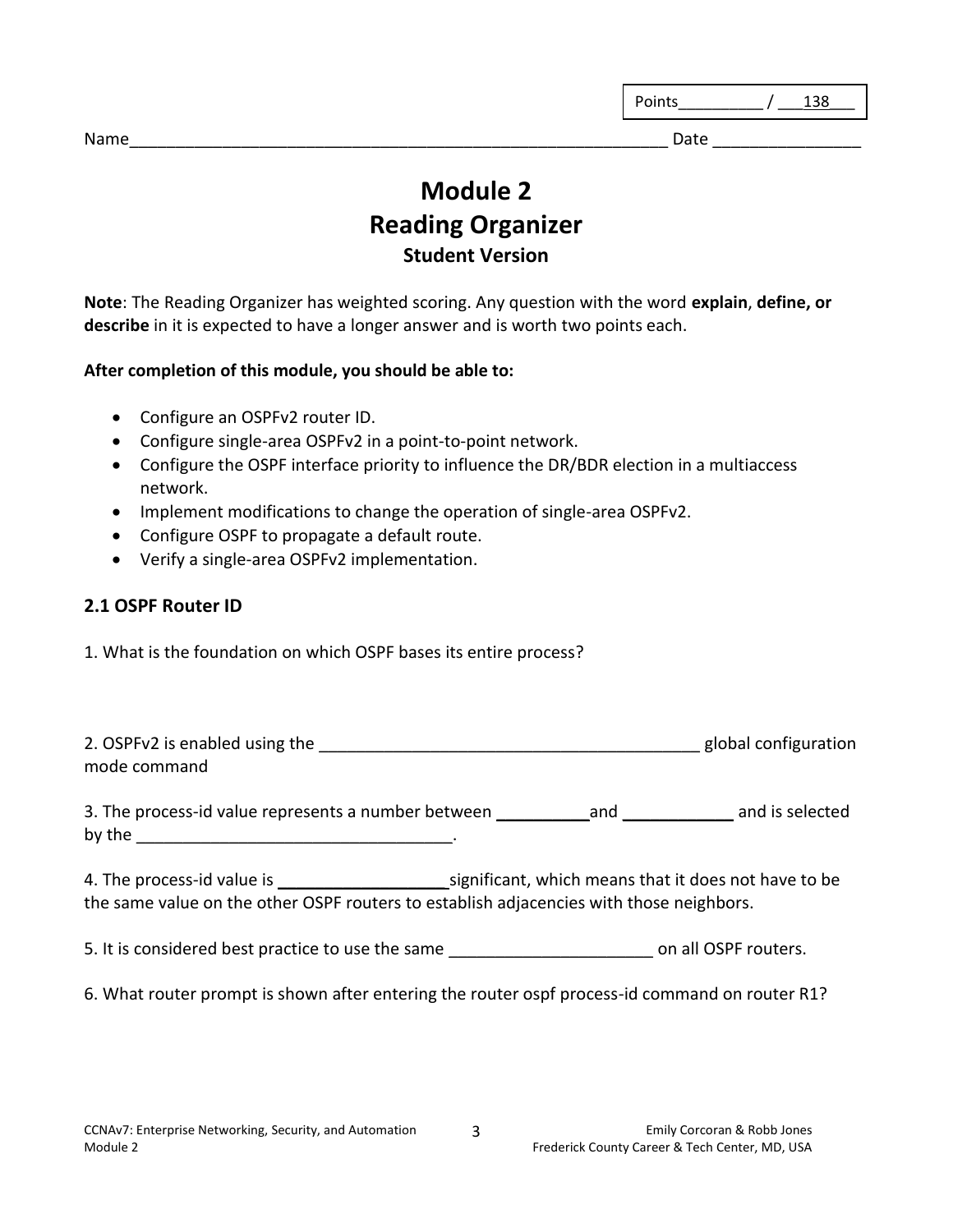7. How is an OSPF router ID represented?

8. What two ways can a router ID be defined?

- a.
- b.

b.

- 9. Explain the two ways a router ID is used by an OSPF-enabled router.
	- a.

- 10. Describe the three criteria Cisco routers use to derive the router ID.
	- a. b. c.

11. OSPF does not need to be \_\_\_\_\_\_\_\_\_\_\_\_\_\_\_\_\_\_\_\_\_\_ on an interface for that interface to be chosen as the router ID.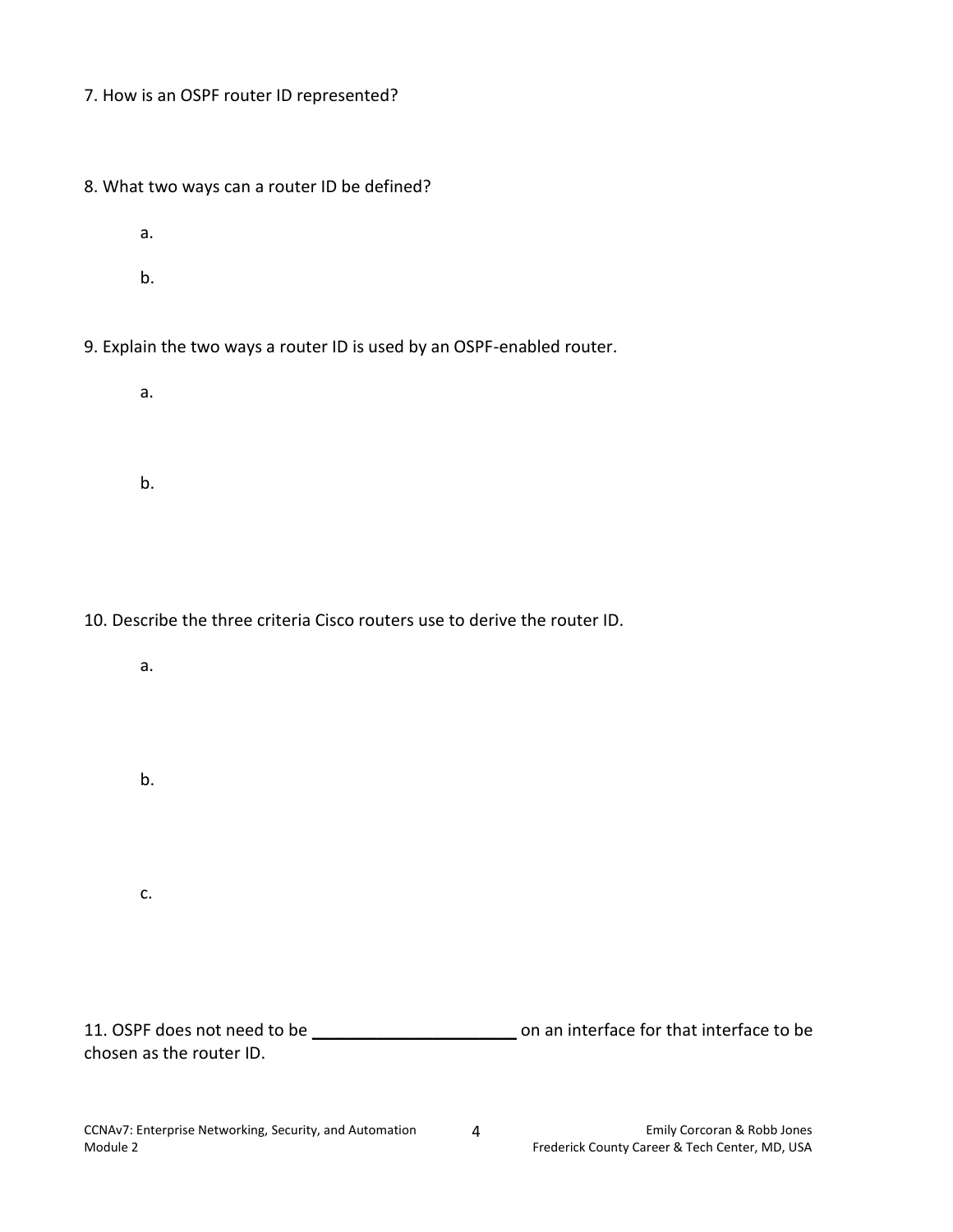12. What subnet mask is recommended for an IPv4 loopback interface address that will be used for a router ID?

13. Does a 32-bit host route get advertised as a route to other OSPF routers?

14. Use the \_\_\_\_\_\_\_\_\_\_\_\_\_\_\_\_\_\_\_\_\_\_\_\_\_\_\_\_\_\_\_\_\_router configuration mode command to manually assign a router ID.

15. Once a router selects a router ID, an active OSPF router does not allow the router ID to be changed unless what happens?

a.

b.

16. What command can you use to reset the OSPF adjacencies.

## **2.2 Point-to-Point OSPF Networks**

17. Write out the basic syntax for the OSPF network command.

Router(config-router)# \_\_\_\_\_\_\_\_\_\_\_\_\_\_\_\_\_\_\_\_\_\_\_\_\_\_\_\_\_\_\_\_\_\_\_\_\_\_\_\_\_\_\_\_\_\_\_\_\_\_\_\_

18. The wildcard mask is typically the \_\_\_\_\_\_\_\_\_\_\_\_\_\_\_\_\_\_\_\_\_ of the subnet mask configured on that interface.

19. What is the easiest method for calculating a wildcard mask?

20. What is the advantage of specifying the interface with its specific IP address when setting up OSPF?

21. What is the syntax to configure OSPF directly on the interface?

Router(config-if)# \_\_\_\_\_\_\_\_\_\_\_\_\_\_\_\_\_\_\_\_\_\_\_\_\_\_\_\_\_\_\_\_\_\_\_\_\_\_\_\_\_\_\_\_\_\_\_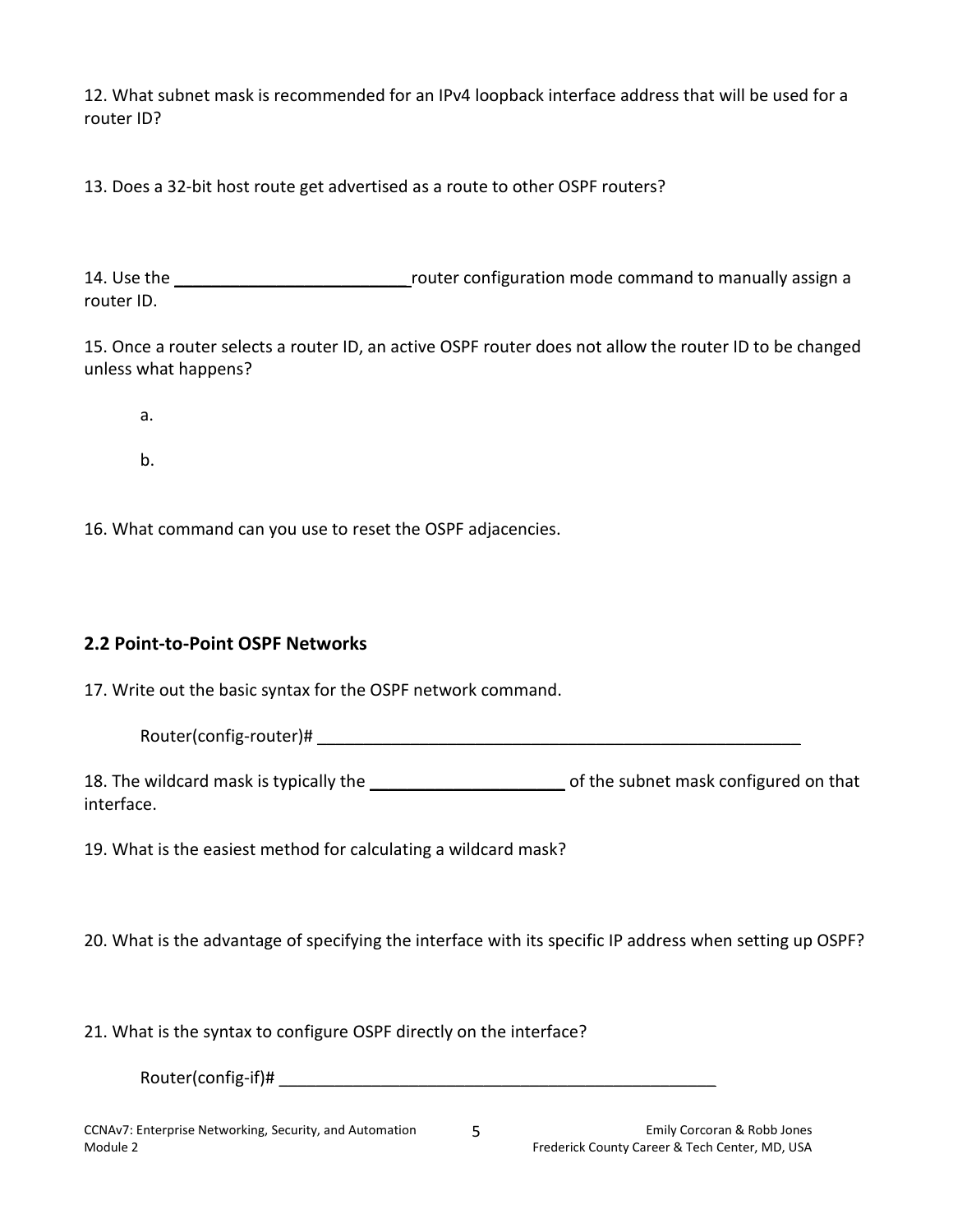22. By **Exercise 22. By**  $\overline{O}$ , OSPF messages are forwarded out all OSPF-enabled interfaces.

23. List and explain how sending out unneeded messages on a LAN negatively affects the network.

a.  $\Box$  $b.$  $c.$   $\overline{\phantom{a}}$ 

24. What router configuration mode command can you use to prevent the transmission of routing messages through a router interface?

25. Which command can you use to verify that an interface is passive?

26. What command can you use to make all interfaces passive

27. Interfaces that should not be passive can be re-enabled using the command.

28. By default, Cisco routers elect a DR and BDR on Ethernet interfaces, even if there is only one other device on the link. What command will verify this?

29. The DR/ BDR election process is unnecessary on a point-to-point network. Which command can you use to disable the DR/BDR election process?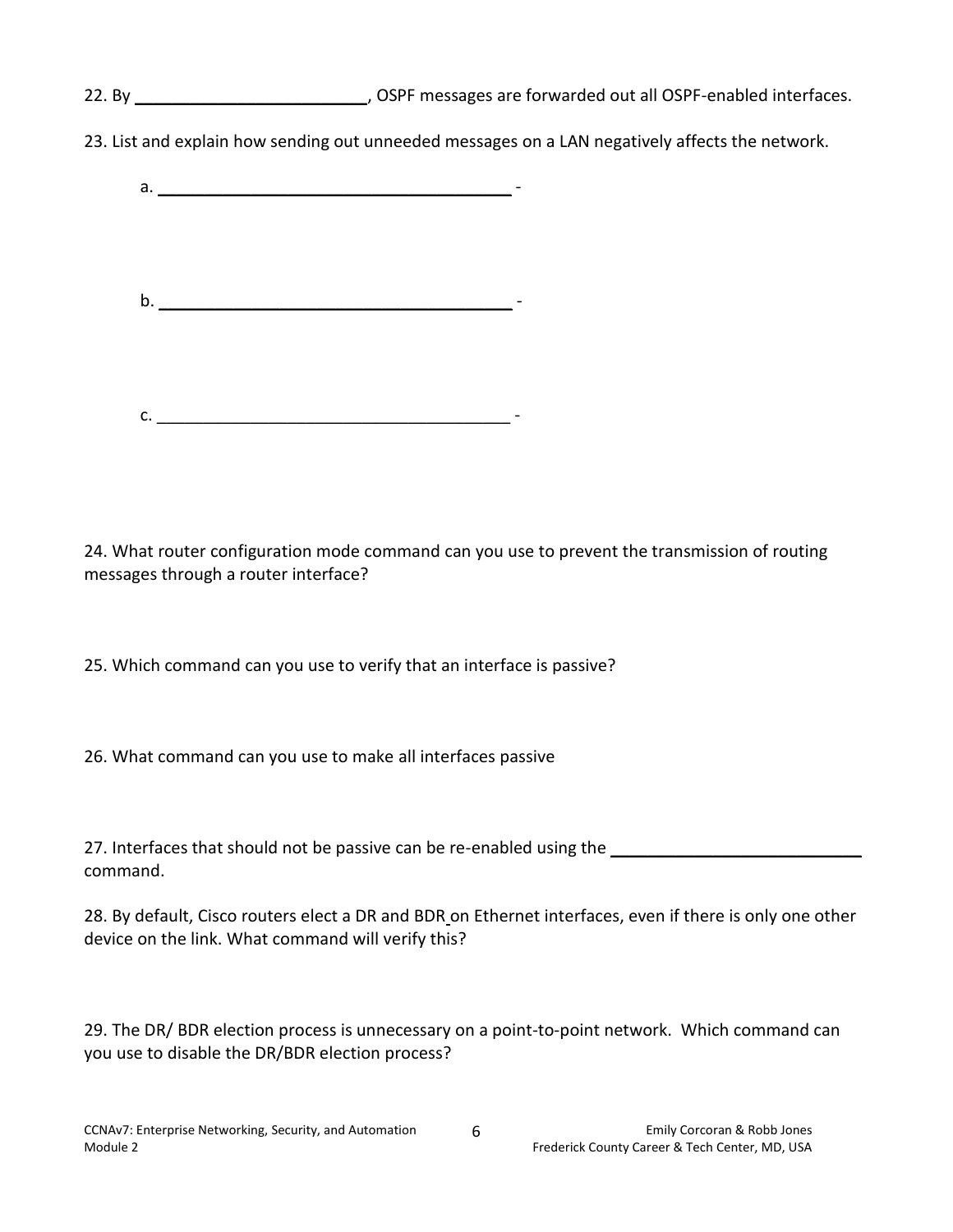#### **2.3 Multiaccess OSPF Networks**

30. What makes Multiaccess OSPF networks unique?

31. OSPF elects a \_\_\_\_\_\_\_\_\_\_\_\_\_\_and \_\_\_\_\_\_\_\_\_\_\_\_\_\_\_\_\_\_ as a solution to manage the number of adjacencies and the flooding of link-state advertisements (LSAs).

32. What multicast IPv4 address does the designated router use to send LSAs to all OSPF routers?

33. Why is a backup designated router (BDR) also elected?

34. The BDR listens \_\_\_\_\_\_\_\_\_\_\_\_\_\_\_\_\_\_\_\_\_\_ and maintains a relationship with all the routers.

35. What happens if the DR stops producing Hello packets?

36. Once the DR and BDR are elected, what do all the other routers become?

37. **Example 20 and 20 and 37.** The multiaccess address  $\overline{a}$  and  $\overline{b}$ .

38. Which router is the diagram is the DR and BDR?



Module 2 **Frederick County Career & Tech Center, MD, USA** Frederick County Career & Tech Center, MD, USA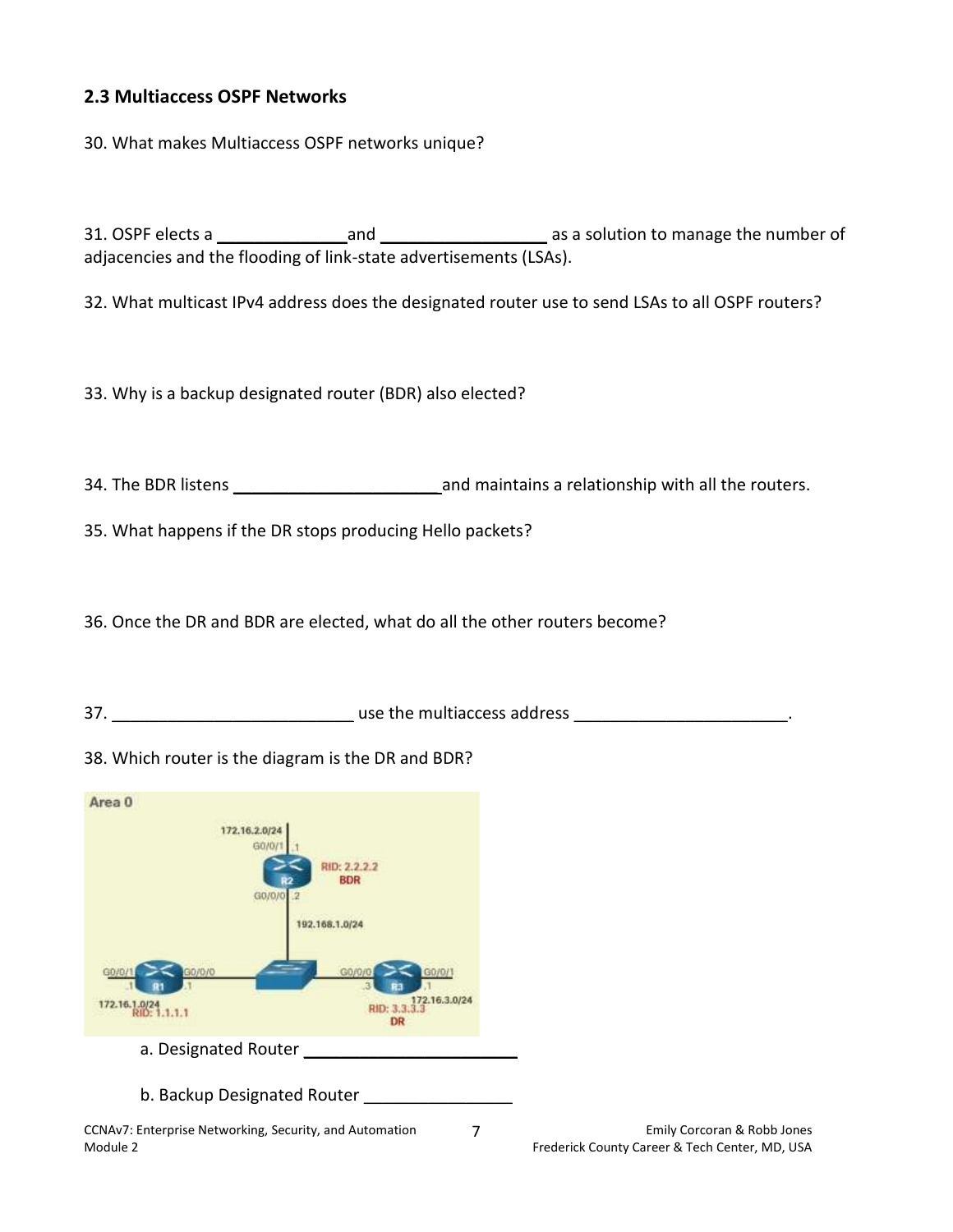39. What command can you use to verify the roles of the OSPFv2 router?

40. To verify the OSPFv2 adjacencies, use the show \_\_\_\_\_\_\_\_\_\_\_\_\_\_\_\_\_\_\_\_\_\_\_\_\_\_\_\_\_ command.

41. List and describe the different states neighbors in multiaccess networks can be.

| $\mathsf{b}$ .                                                           |  |
|--------------------------------------------------------------------------|--|
|                                                                          |  |
|                                                                          |  |
|                                                                          |  |
|                                                                          |  |
|                                                                          |  |
|                                                                          |  |
|                                                                          |  |
|                                                                          |  |
|                                                                          |  |
|                                                                          |  |
|                                                                          |  |
| 42. The normal state for an OSPF router is usually ________________.     |  |
|                                                                          |  |
| 43. Explain how do the DR and BDR get elected?                           |  |
|                                                                          |  |
|                                                                          |  |
|                                                                          |  |
| 44. What is the range of numbers that the priority can be configured to? |  |
|                                                                          |  |

45. What happens if an interface priority value is set to 0?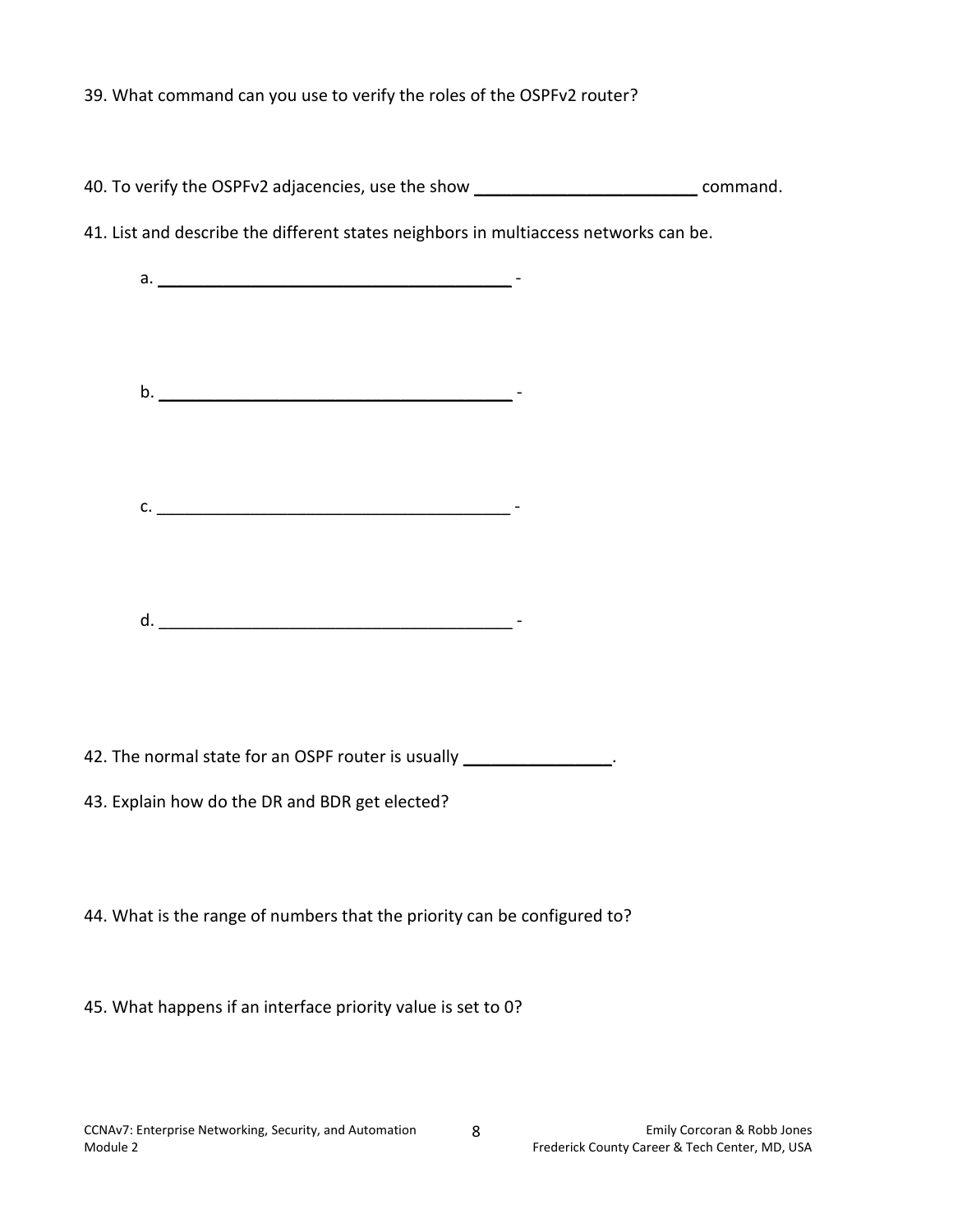46. Describe the three ways a router ID is determined.

1. 2. 3.

47. What happens if a new router with a higher priority or higher router ID is added to the network after the DR and BDR election?

48. What are the three events that will force a new DR election?

- a.
- b.
- 
- c.

.

49. If a DR fails and the BDR is promoted to DR, how is a new BDR selected?

50. What command can be used to set the priority of an interface?

## **2.4 Modify Single-Area OSPFv2**

51. What metric does OSPF use to determine the best path of a packet across a network?

52. A \_\_\_\_\_\_\_\_\_\_\_\_\_\_\_\_\_\_\_\_\_\_\_\_\_indicates a better path than a \_\_\_\_\_\_\_\_\_\_\_\_\_\_\_\_\_\_\_\_\_\_\_\_\_\_\_\_\_.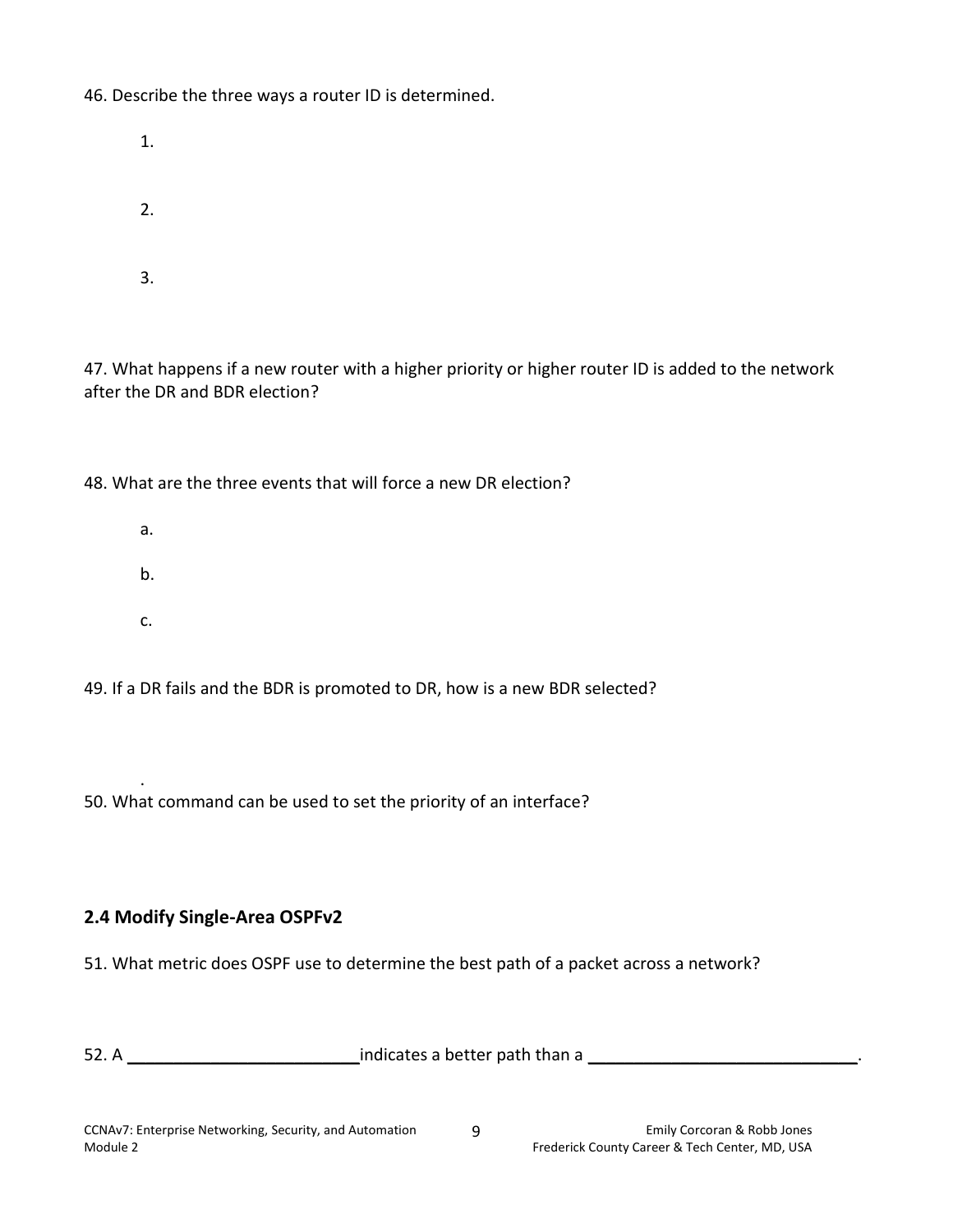53. The Cisco cost of an interface is inversely proportional to the bandwidth of the interface. Therefore, a \_\_\_\_\_\_\_\_\_\_\_\_\_\_\_\_\_\_\_\_\_\_\_\_\_ bandwidth indicates a \_\_\_\_\_\_\_\_\_\_\_\_\_\_\_\_\_\_\_\_\_\_\_\_\_\_ cost.

54. Because the OSPF cost value must be an integer, FastEthernet, Gigabit Ethernet, and 10 GigE interfaces share the same cost. Explain the two ways to correct this situation.

a.

b.

55. Changing the reference bandwidth does not affect the actual bandwidth capacity on the link. What is it doing?

56. What command can you use to adjust the reference bandwidth?

57. What else is required if you change the reference bandwidth on a single router in your network?

58. Which command do you use to return to the default reference bandwidth?

59. The \_\_\_\_\_\_\_\_\_\_\_\_\_\_\_\_\_\_\_\_\_\_\_\_\_\_\_\_\_\_\_\_\_\_\_\_\_ command must be configured consistently on all routers in the OSPF domain to ensure accurate route calculations.

60. The cost of an OSPF route is the \_\_\_\_\_\_\_\_\_\_\_\_\_\_\_\_\_\_\_\_\_\_\_\_\_\_\_\_ from one router to the destination network.

61. One reason to change the cost value is because other \_\_\_\_\_\_\_\_\_\_\_\_\_\_\_\_\_\_\_\_may calculate OSPF in a different manner.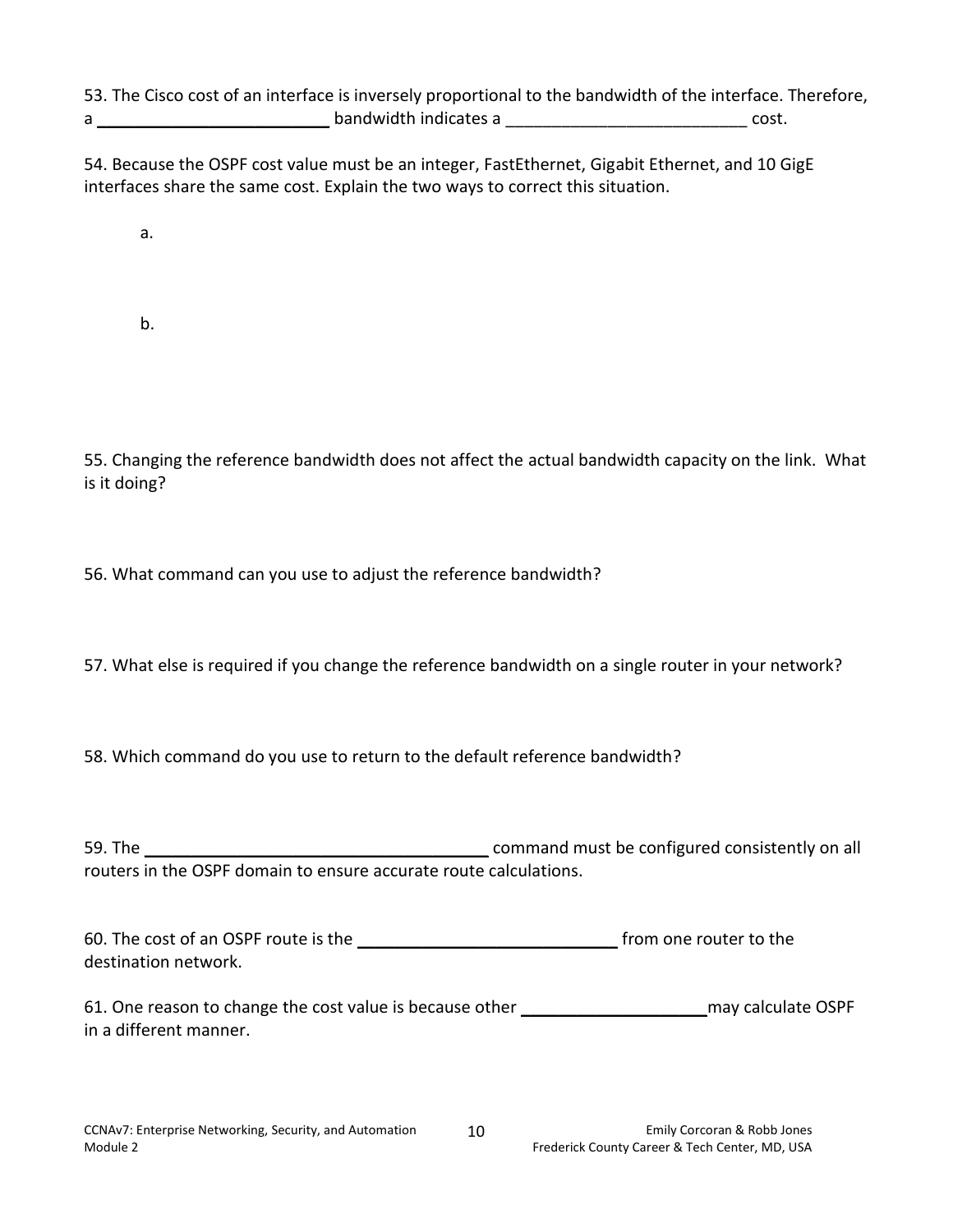62. Which command can you use to change the cost value reported by the local OSPF router to other OSPF routers?

63. Although using the the same of the command is the recommended method to manipulate the OSPF cost values, an administrator could also do this by using the \_\_\_\_\_\_\_\_\_\_\_\_\_\_\_\_\_\_\_\_\_\_\_\_\_\_\_\_\_\_\_\_\_\_\_\_\_\_\_\_\_\_\_\_\_\_\_\_ command.

64. OSPFv2 Hello packets are transmitted to multicast address \_\_\_\_\_\_\_\_\_\_\_\_\_\_\_\_\_\_\_ every \_\_\_\_\_\_\_\_ seconds.

65. Explain what the Dead interval is.

66. Describe what happens if the Dead interval expires before the routers receive a Hello packet.

67. Cisco uses a default of example and the Hello interval. This is example a set on multiaccess and point-to-point networks.

68. On non-broadcast multiaccess (NBMA) networks, the default Hello interval is seconds and the default dead interval is \_\_\_\_\_\_\_\_\_\_\_\_\_ seconds.

69. The OSPF Hello and Dead intervals are configurable on a zero basis.

70. The OSPF intervals must \_\_\_\_\_\_\_\_\_\_\_\_\_\_\_\_\_\_\_\_\_\_\_\_\_\_\_\_\_\_or a neighbor adjacency does not occur.

71. What command is used to verify the currently configured OSPFv2 interface intervals?

72. Which command can you use to see the Dead Time count down?

11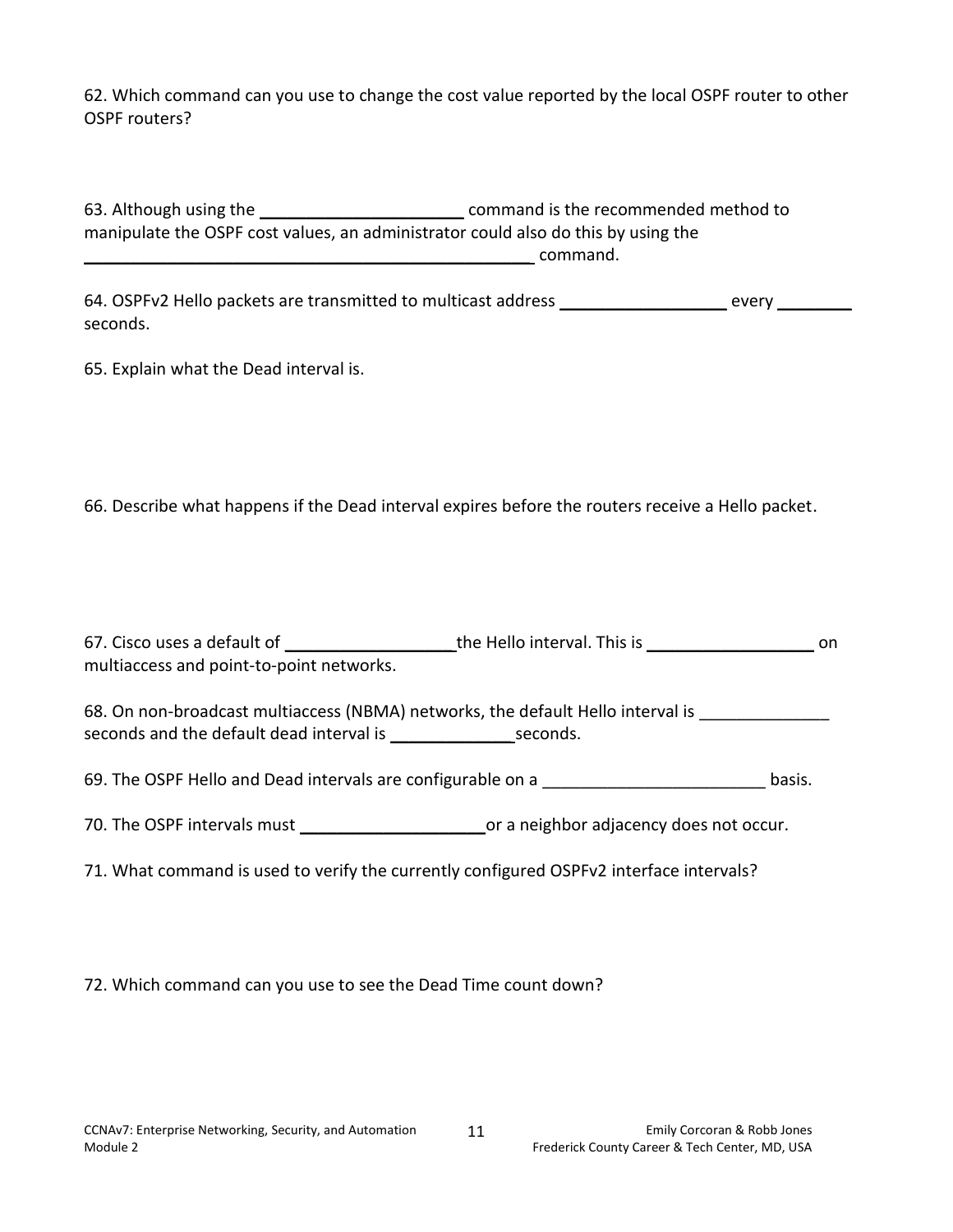73. OSPFv2 Hello and Dead intervals can be modified manually using what interface configuration mode commands?

| Router(config-if)# |  |  |
|--------------------|--|--|
|                    |  |  |

Router(config-if)# \_\_\_\_\_\_\_\_\_\_\_\_\_\_\_\_\_\_\_\_\_\_\_\_\_\_\_\_\_\_\_\_\_\_\_\_\_\_

74. What commands can you use to reset the hello and dead intervals to their default settings?

- a.
- b.

# **2.5 Default Route Propagation**

75. What is the router located between an OSPF routing domain and a non-OSPF network called?

76. Explain what the *default-information originate* router configuration command does.

77. What command can you use to to verify the default route settings?

## **2.6 Verify Single-Area OSPFv2**

78. List and describe two commands that are particularly useful for verifying routing.

a.  $\frac{1}{2}$  -  $\frac{1}{2}$  -  $\frac{1}{2}$  -  $\frac{1}{2}$  -  $\frac{1}{2}$  -  $\frac{1}{2}$  -  $\frac{1}{2}$  -  $\frac{1}{2}$  -  $\frac{1}{2}$  -  $\frac{1}{2}$  -  $\frac{1}{2}$  -  $\frac{1}{2}$  -  $\frac{1}{2}$  -  $\frac{1}{2}$  -  $\frac{1}{2}$  -  $\frac{1}{2}$  -  $\frac{1}{2}$  -  $\frac{1}{2}$  -  $\$ 

b. \_\_\_\_\_\_\_\_\_\_\_\_\_\_\_\_\_\_\_\_\_\_\_\_\_\_\_\_\_\_\_\_\_\_\_\_\_\_ -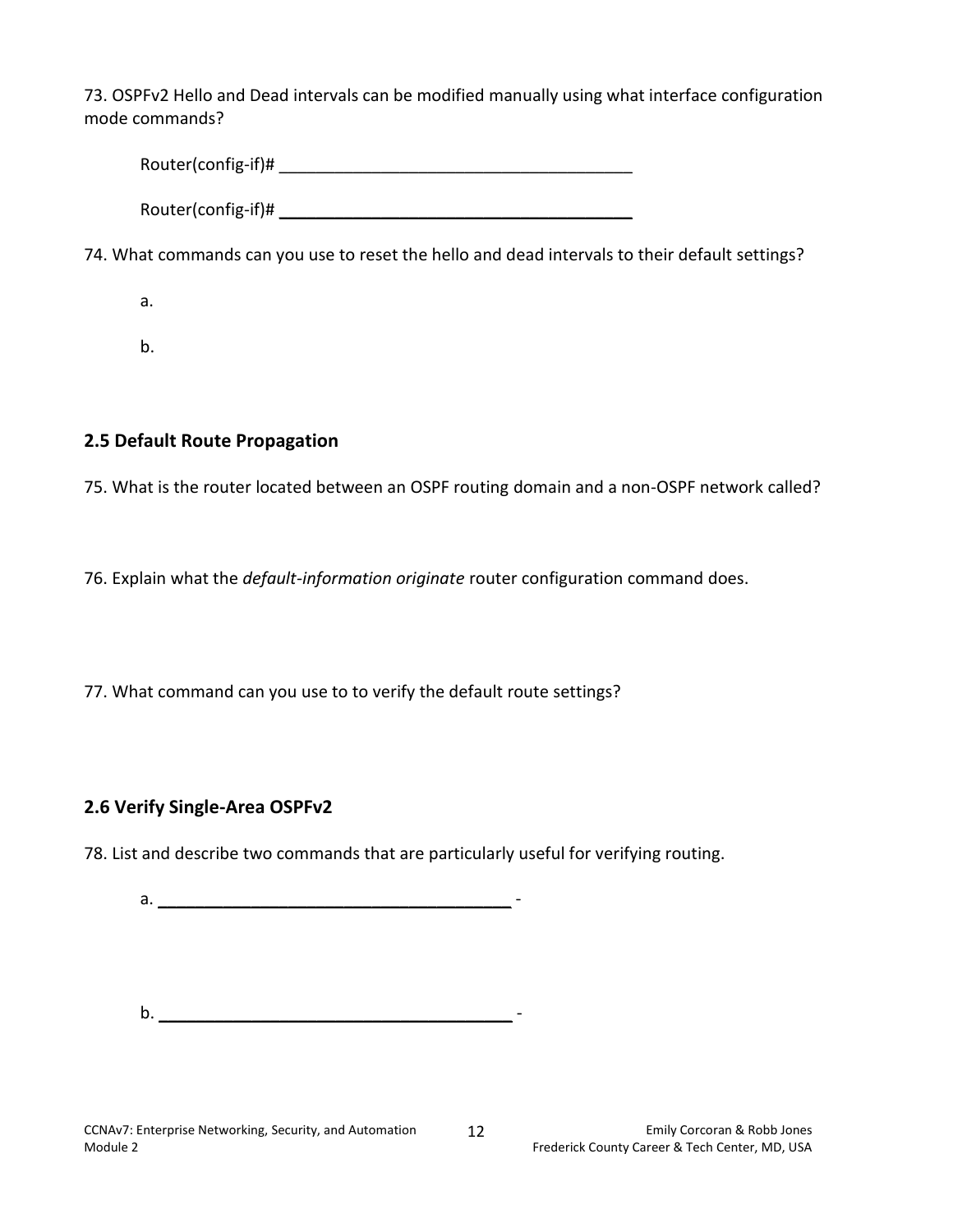79. List additional commands that can be used to determine that OSPF is operating as expected.

a. b. c. d.

80. Explain what the *show ip ospf neighbor* command is used to verify?

81. Explain what can happen if two routers do not establish adjacency?

82. List the reasons two routers may not form an OSPFv2 adjacency.

| OSPFv2-enabled interface.                                                                                                                                                                                                            |                                                           |  |
|--------------------------------------------------------------------------------------------------------------------------------------------------------------------------------------------------------------------------------------|-----------------------------------------------------------|--|
| 85.                                                                                                                                                                                                                                  | command provides a detailed list for every                |  |
| and router ID,                                                                                                                                                                                                                       |                                                           |  |
|                                                                                                                                                                                                                                      | command can also be used to examine the OSPFv2 process ID |  |
| information.                                                                                                                                                                                                                         |                                                           |  |
| 83. The <u>same and the set of the set of the set of the set of the set of the set of the set of the set of the set of the set of the set of the set of the set of the set of the set of the set of the set of the set of the se</u> | command is a quick way to verify vital OSPF configuration |  |
| d.                                                                                                                                                                                                                                   |                                                           |  |
| c.                                                                                                                                                                                                                                   |                                                           |  |
| b.                                                                                                                                                                                                                                   |                                                           |  |
| a.                                                                                                                                                                                                                                   |                                                           |  |